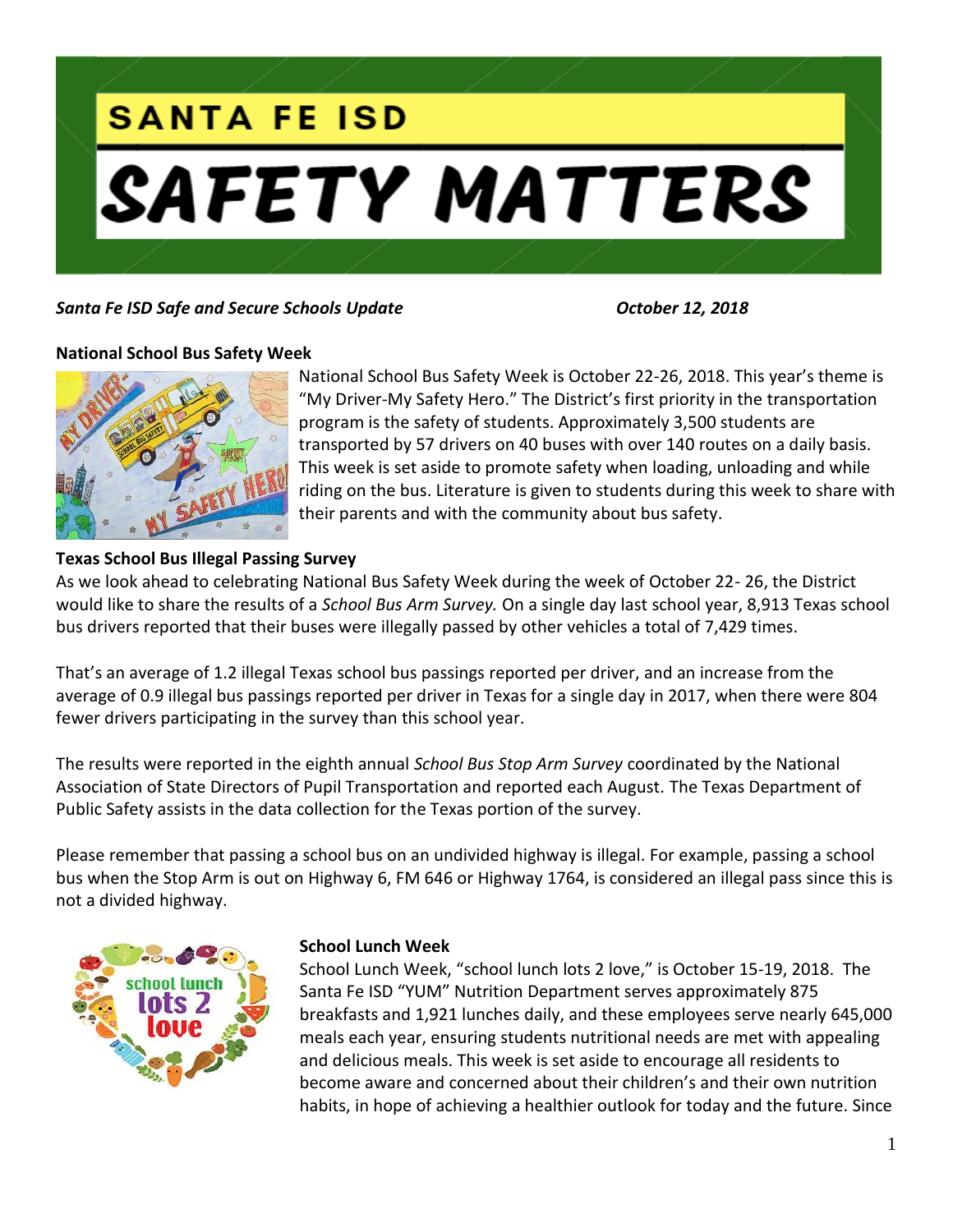fall break falls within this week, the Nutrition Department has selected the week of October 22-26, 2018, to celebrate.

# **Food Allergies**

The District requests to be notified when a student has been diagnosed with a food allergy, especially those allergies that could result in dangerous or possibly life-threatening reactions either by inhalation, ingestion, or skin contact with the particular food. It is important to disclose the food to which the student is allergic, as well as the nature of the allergic reaction. Please contact the school nurse or campus principal if your child has a known food allergy or as soon as possible after any diagnosis of a food allergy.

The District has developed and annually reviews a food allergy management plan, which addresses employee training, dealing with common food allergens, and specific strategies for dealing with students diagnosed with severe food allergies. Each year all staff in the District are required to complete a mandatory training, Health Emergencies: Life-Threatening Allergies through Safe Schools, an online training system. When the District receives information that a student has a food allergy that puts the student at risk for anaphylaxis, individual care plans will be developed to assist the student in safely accessing the school environment. The District's food allergy management plan can be accessed at the Health Services/Nurses Website [Also see Board policy FFAF(LOCAL)].

# **District wide Staff Training**

On October 8, 2018, all District staff received *Stop the Bleed Training* from Dr. Lance Griffin, Trauma Surgeon, from UTMB in Galveston. District staff was taught the ABC response model which includes **Alert**-Call 911; **Bleeding**-Find the Injury and **Compress**-apply pressure to stop the bleeding. The staff also received "hands-on" training using Trauma Safe Kits which included Tourniquets including proper tourniquet application on yourself and others and the proper procedure for Packing a Wound. In addition, all staff received *CRASE (Civilian Response to Active Shooter Events)* from Chief Walter Braun, SFISD Chief of Police. This specific training is designed and built on the Avoid, Deny, Defend (ADD) strategy developed by ALERRT in 2004. CRASE training provides strategies, guidance and a proven plan for surviving an active shooter event.

## **New Safety Procedures at the Cowan Education Center**

In keeping the lines of communication open with our parents and community, the District is providing this latest announcement regarding updated safety measures and procedures. Raptor is the nation's leading provider of integrated school safety technologies. Every campus in Santa Fe ISD has this system in place for all visitors. Beginning October 15, 2018, The Elizabeth "Yaws" Cowan Education Center will now have this system in place to accommodate all visitors to the building. This system will also be used to ensure safety for any visitors requesting entry to our Indian Success Academy and STRIVE program located in a building adjacent to the Cowan Center. Anyone wishing to visit these offices/programs will be required to check in through the Cowan Center first. All visitors to any of these facilities will be required to provide a valid driver's license as proof of identity.

## **Students, Staff & Parents**

Since the District will be closed October 17<sup>th</sup>-19<sup>th</sup> for Fall Break, we would like to take this opportunity to thank you in advance for all for your support in making this a great first nine weeks in Santa Fe ISD. We also want to thank all of you for your patience, support and understanding as you experienced new procedures this school year to ensure a safe and secure learning environment. Have a restful, safe weekend, and we look forward to our Fall Break! As a result of the fall break, the next edition of Safety Matters will be shared on Friday, October 26, 2018.